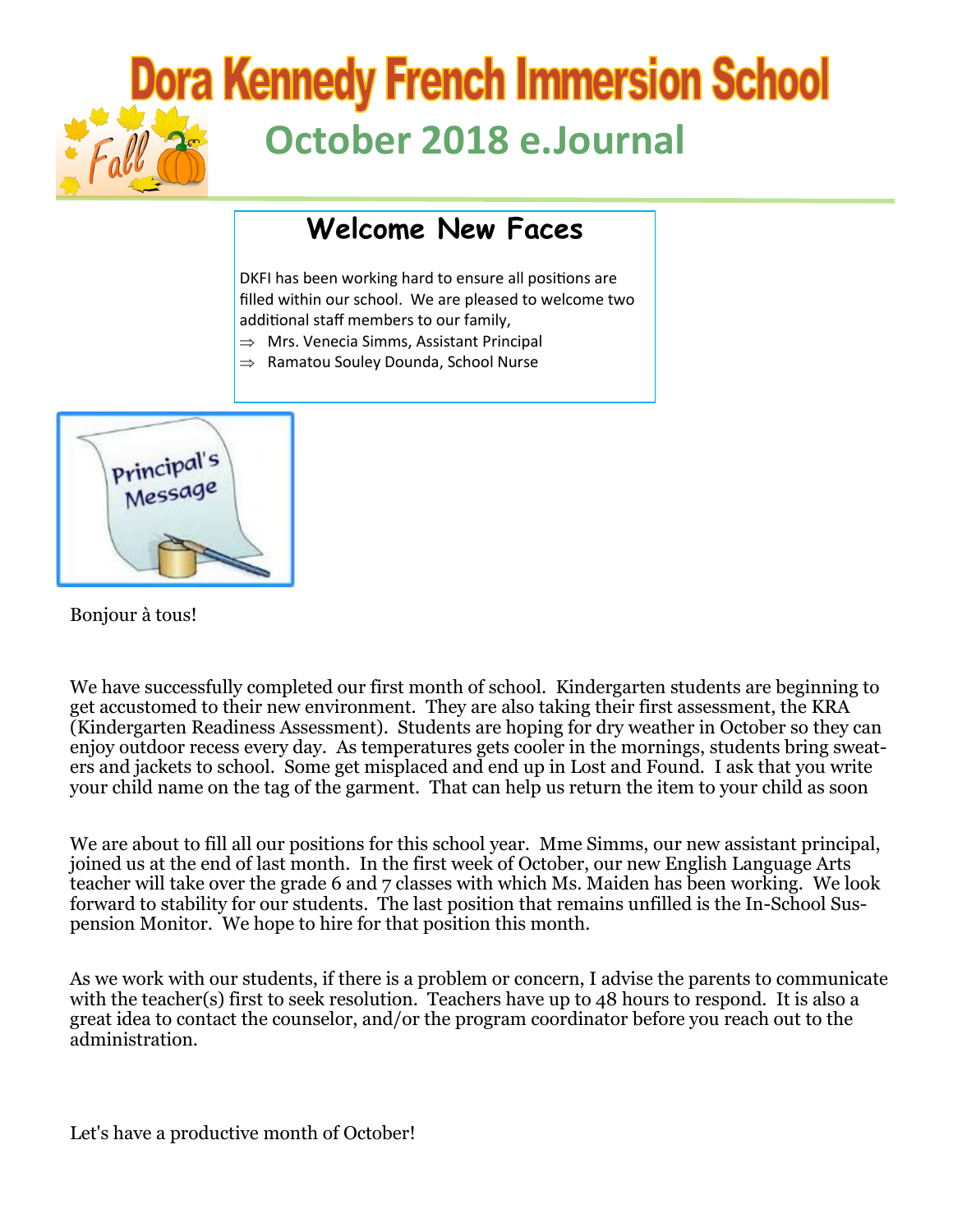

*Venecia Simms, Assistant Principal*

Bonjour Dora Kennedy French Immersion Family

I am finally home, and I've spent my first week getting to know our students. I am excited to be here and am looking forward to a great school year of teaching and learning. I welcome your partnership as we work together to ensure our students success this school year. I am already hard at work, looking at ways that we can continue along the path of academic excellence here at Dora Kennedy French Immersion.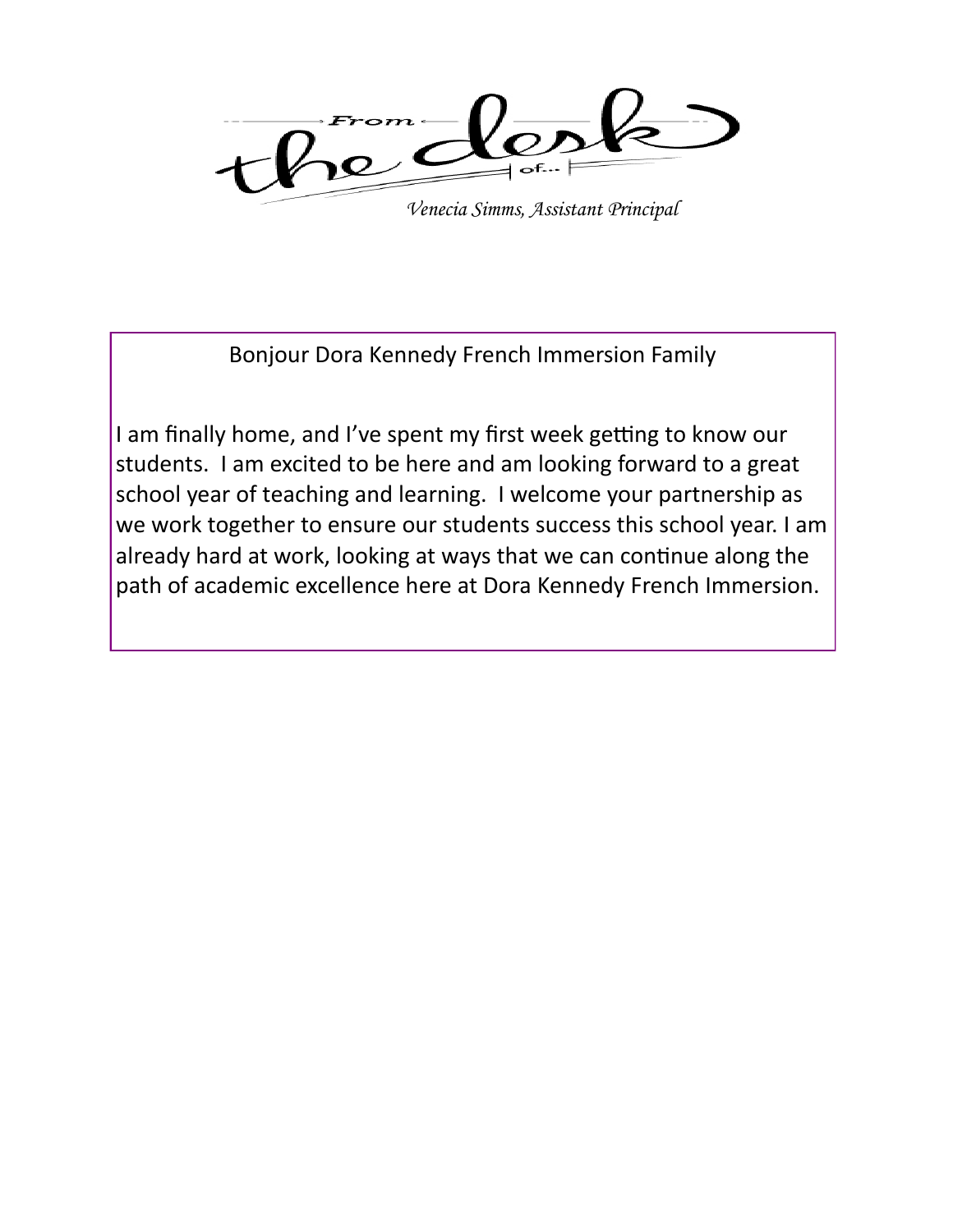### **PLEASE NOTE! Picture Day is on October 15, 2018 Camp Schmidt 10/15-16/2018**

## **October 2018**

| Sun            | Mon                                                  | Tue              | Wed                                                                | Thu            | Fri             | Sat    |
|----------------|------------------------------------------------------|------------------|--------------------------------------------------------------------|----------------|-----------------|--------|
|                | $\mathbf{1}$                                         | $\overline{2}$   | $\overline{3}$                                                     | $\overline{4}$ | $5\overline{)}$ | $6\,$  |
| $\overline{7}$ | $\,8\,$                                              | $\boldsymbol{9}$ | $10\,$<br>B/AC Parent<br>Meeting<br>5:00—5:45<br>PTA Mtg<br>6:30pm | $11\,$         | $12\,$          | 13     |
| 14             | 15<br>5th Gr to Camp Schmidt 10/15-16<br>Picture Day | 16               | $17\,$                                                             | 18             | $19\,$          | $20\,$ |
| 21             | 22                                                   | 23               | 24                                                                 | 25             | 26              | $27$   |
| 28             | 29                                                   | 30 <sub>o</sub>  | 31                                                                 |                |                 |        |